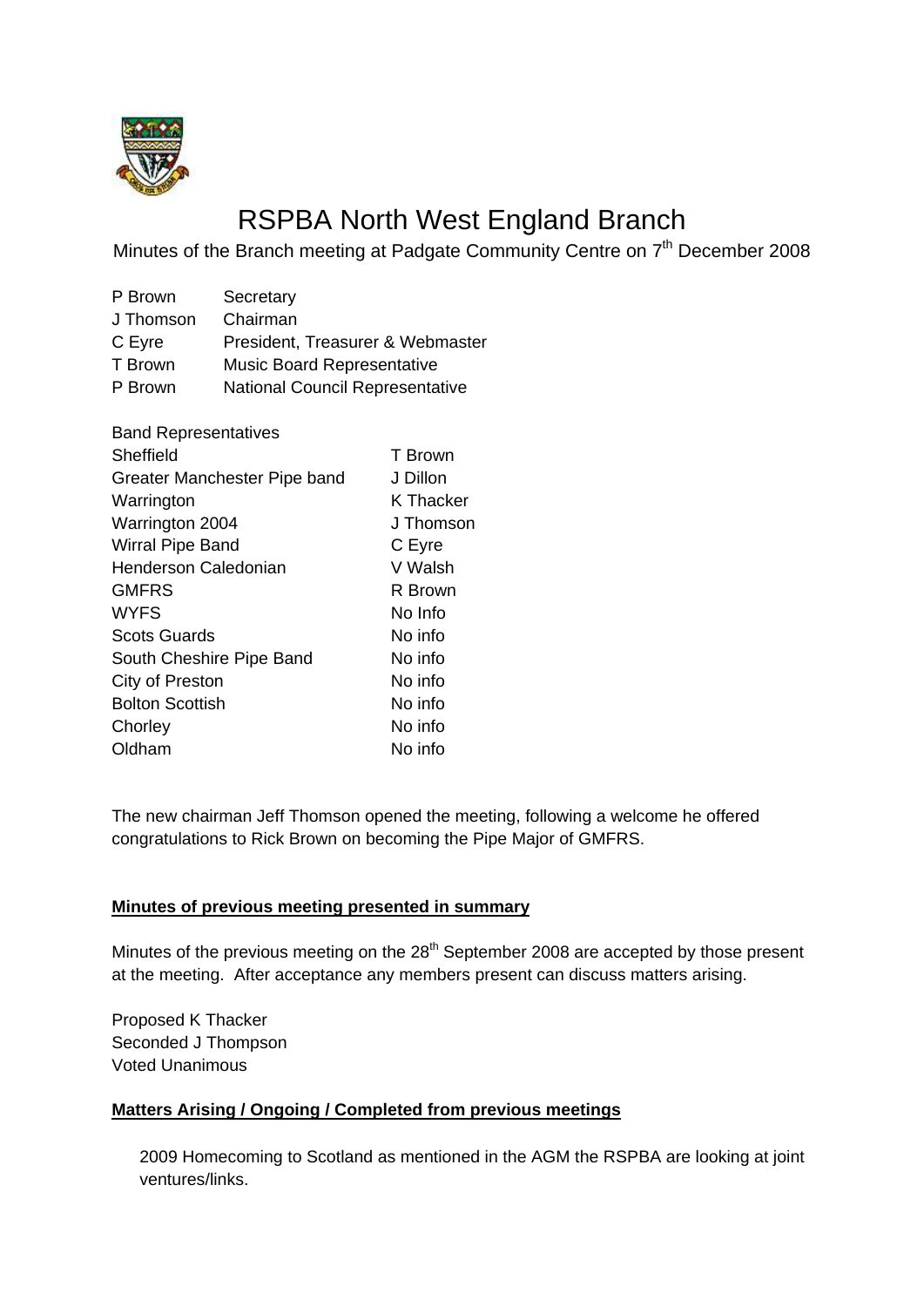Pipefest event is taking place in Liverpool and band need to volunteer, those interested should contact bypb1933@yahoo.co.uk if they are interested.

 Branch Outdoor Competition investigations ongoing. Two venues reviewed one has good arena(s) but no parking, the other parking but no arena(s). Sponsor approached has had to withdraw due to current financial climate.

 Lothian and Borders are to host the William Ferguson trophy in 2009. A grant of £50.00 towards preparation (tuition) will be provided by the Branch.

Sheffield requested the branch Trios be moved to the  $21<sup>st</sup>$  February to allow the band to participate. This was accepted.

## **Secretaries Reports**

- 1. As per the AGM.
- 2. Secretary to report changes in Branch executives to Headquarters.
- 3. Secretary to contact Headquarters for competition Adjudicators once details confirmed by the Competition Secretary.
- 4. Secretary to forward accounts to Headquarters.

## **Treasurers Report**

The branch LEVY is to remain as £40:00 for 2009. This LEVY is made against bands in the branch that actively participate in branch band activities (Trios, Mini Bands etc).

To encourage greater participation, the solo events are open to all members of the bands within the branch irrespective of the payment of the LEVY by the band.

Accounts as presented at the AGM.

#### **Music Board Report.**

No additional update to that provided in the preceding AGM meeting.

## **National Council**

No additional update to that provided in the preceding AGM meeting.

## **AOB**

- 1. Following the requested amendment of dates, the branch competitions will be  $21<sup>st</sup>$ February for the Trio Piping, 28<sup>th</sup> March for the Mini Bands, Quartet Piping and Solo Drumming. The Solo Piping will be in October (date to be arranged later). The draw for the Trios will be at the Branch meeting on Sunday  $8<sup>th</sup>$  Feb. The draw for the Minibands, etc will be at the Branch meeting on Sunday 15<sup>th</sup> March. C Eyre will update the entry forms. P Brown will Email/Post to those bands in the branch. For each contest the branch will decide, at the time of the draw, whether or not sufficient entries have been submitted for the event to be viable.
- 2. PDQB exams Levels 1 to 3 will be hosted by Sheffield in May 2009 over a weekend to include a workshop. Please could bands let T Brown know if there is any interest? The numbers will determine what format the weekend will need to take.
- 3. A Drumming Workshop (Snare, Base and Tenor) has been proposed by V Walsh Henderson Caledonian. Dates considers Last weekend in Jan or first in February. Details